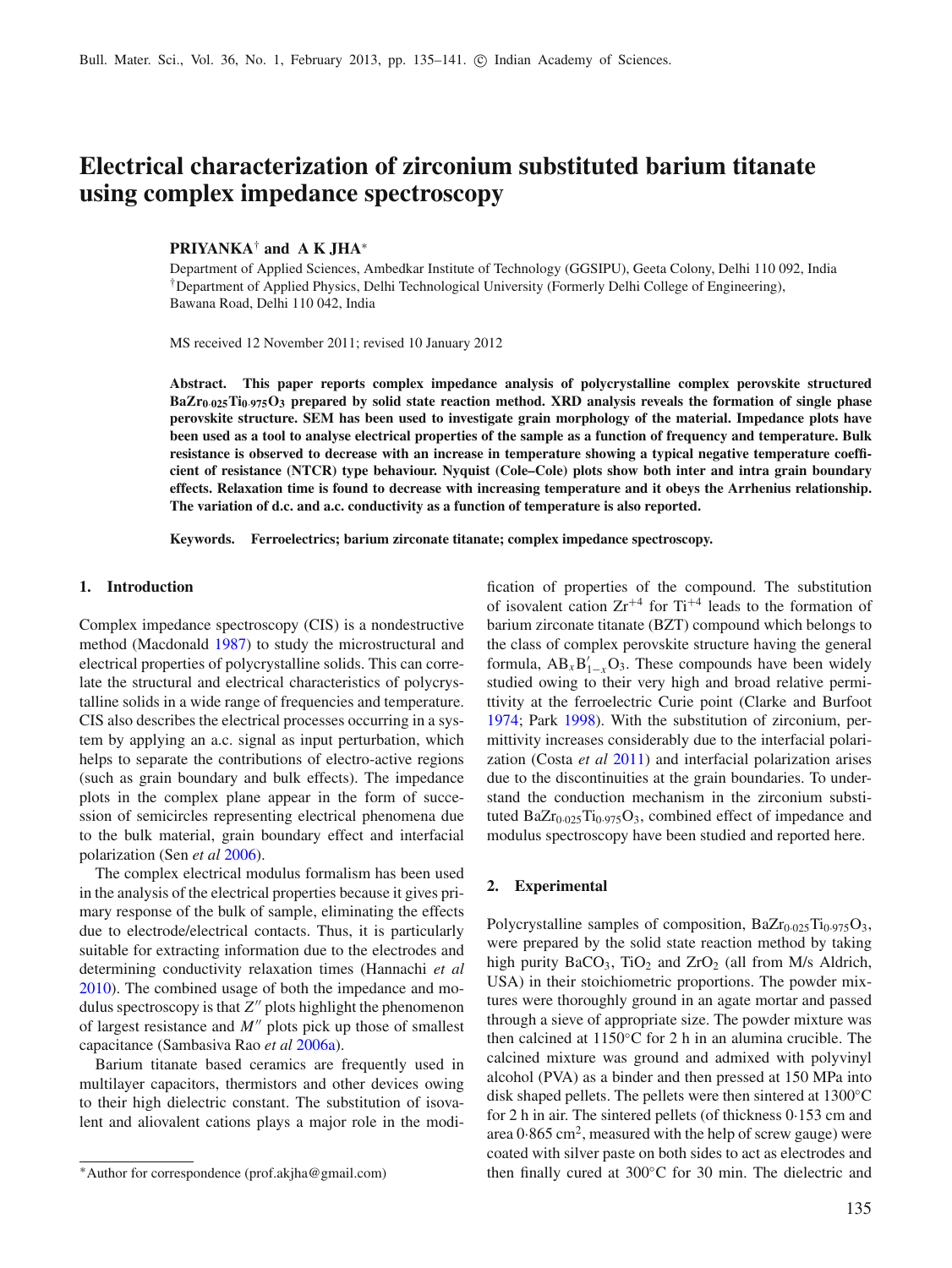impedance measurements were carried out using a precision LCR meter (HP 4284A) at an oscillation amplitude of 1 V. Impedance measurements were carried out in the temperature range of 300◦C to 425◦C at an interval of 25 ◦C in the frequency range of 20 Hz to 1 MHz.

## **3. Results and discussion**

Before undertaking electrical characterization reported in this paper, the sample was studied for its structural and morphological characteristics, the details of which are reported elsewhere (Jha and Jh[a](#page-6-7) [2012](#page-6-7)).

#### 3.1 *Complex impedance spectrum analysis*

Impedance spectroscopy (IS) is a relatively new and powerful method of characterizing the electrical properties of materials and their interface with electrodes. It may be used to investigate the dynamics of bound or mobile charge in the bulk or interfacial regions of any kind of solid including ionic or mixed electronic–ionic materials and even insulators (Macdonal[d](#page-6-0) [1987\)](#page-6-0). The resultant response (when plotted in a complex plane) appears in the form of a succession of semicircles representing contributions due to the bulk, grain boundaries and interfaces. A polycrystalline material usually shows both grain and grain boundary effects with different time constants leading to two successive semicircles (Behera *et a[l](#page-6-8)* [2007a\)](#page-6-8). Electrical properties of a material are often represented in terms of some complex parameters like complex impedance  $(Z^*)$ , complex admittance  $(Y^*)$ , complex modulus  $(M^*)$ , complex permittivity  $(\varepsilon^*)$  and dielectric loss (tan δ). These frequency dependent parameters are related to each other by the following relations (Ganguly *et a[l](#page-6-9)* [2008](#page-6-9)):

$$
Z^*(\omega) = Z' - jZ'' = R_s - \frac{j}{\omega C_s} = \frac{1}{j\omega C_0 \varepsilon^*},
$$
 (1)

$$
Y^*(\omega) = Y' + jY'' = \frac{1}{R_p} + j\omega C_p = j\omega C_0 \varepsilon^* = \frac{1}{Z^*}, \tag{2}
$$

<span id="page-1-2"></span>
$$
M^*(\omega) = M' + jM'' = \frac{1}{\varepsilon^*} = j\omega C_0 Z^*,
$$
 (3)

$$
\varepsilon^*(\omega) = \varepsilon' - j\varepsilon'',\tag{4}
$$

$$
\tan \delta = \frac{Z'}{Z''} = \frac{Y'}{Y''} = \frac{M''}{M'} = \frac{\varepsilon''}{\varepsilon'},
$$
\n(5)

where  $R_s$  and  $R_p$  are the series and parallel resistances, respectively;  $C_s$  and  $C_p$  the series and parallel capacitances, respectively;  $C_0$  the geometrical capacitance;  $Z'$ ,  $Y'$ ,  $M'$ ,  $\varepsilon'$ and  $Z''$ ,  $Y''$ ,  $M''$ ,  $\varepsilon''$  denote the real and imaginary components of the impedance, admittance, modulus and permittivity, respectively ( $j = \sqrt{-1}$ ).

Figure [1](#page-1-0) shows variation of  $Z'$  with frequency at different measuring temperatures. A decrease in  $Z'$  with the increase in frequency and temperature indicates an increase in the

a.c. conductivity with an increase in frequency. The coincidence of *Z'* values at higher frequencies at all temperatures indicate a possible release of space charge (Plocharski and Wieczorec[k](#page-6-10) [1988\)](#page-6-10) and a consequent lowering of the barrier properties in the material (Ashok *et a[l](#page-6-11)* [2006\)](#page-6-11).

Figure [2](#page-1-1) shows variation of imaginary part of impedance  $(Z'')$  with frequency. It provides an insight into the electrical processes having the largest resistance in accordance with relations,  $Z' = R / [1 + (\omega RC)^2]$  and  $Z'' =$  $\omega R^2 C / [1 + (\omega RC)^2]$  (Tiwari and Choudhar[y](#page-6-12) [2008](#page-6-12)). The plots show that  $Z''$  values attain a peak  $(Z''_{\text{max}})$  at all measuring temperatures. The magnitude of  $Z''_{\text{max}}$  decreases with temperature indicating decrease in the resistive property of the sample. The value of  $Z''_{\text{max}}$  shifts to higher frequencies with increasing temperature. This indicates the occurrence of

<span id="page-1-0"></span>

Figure 1. Variation of real part of impedance (Z') with frequency at different measuring temperatures.

<span id="page-1-1"></span>

**Figure 2.** Variation of imaginary part of impedance  $(Z'')$  with frequency at different measuring temperatures.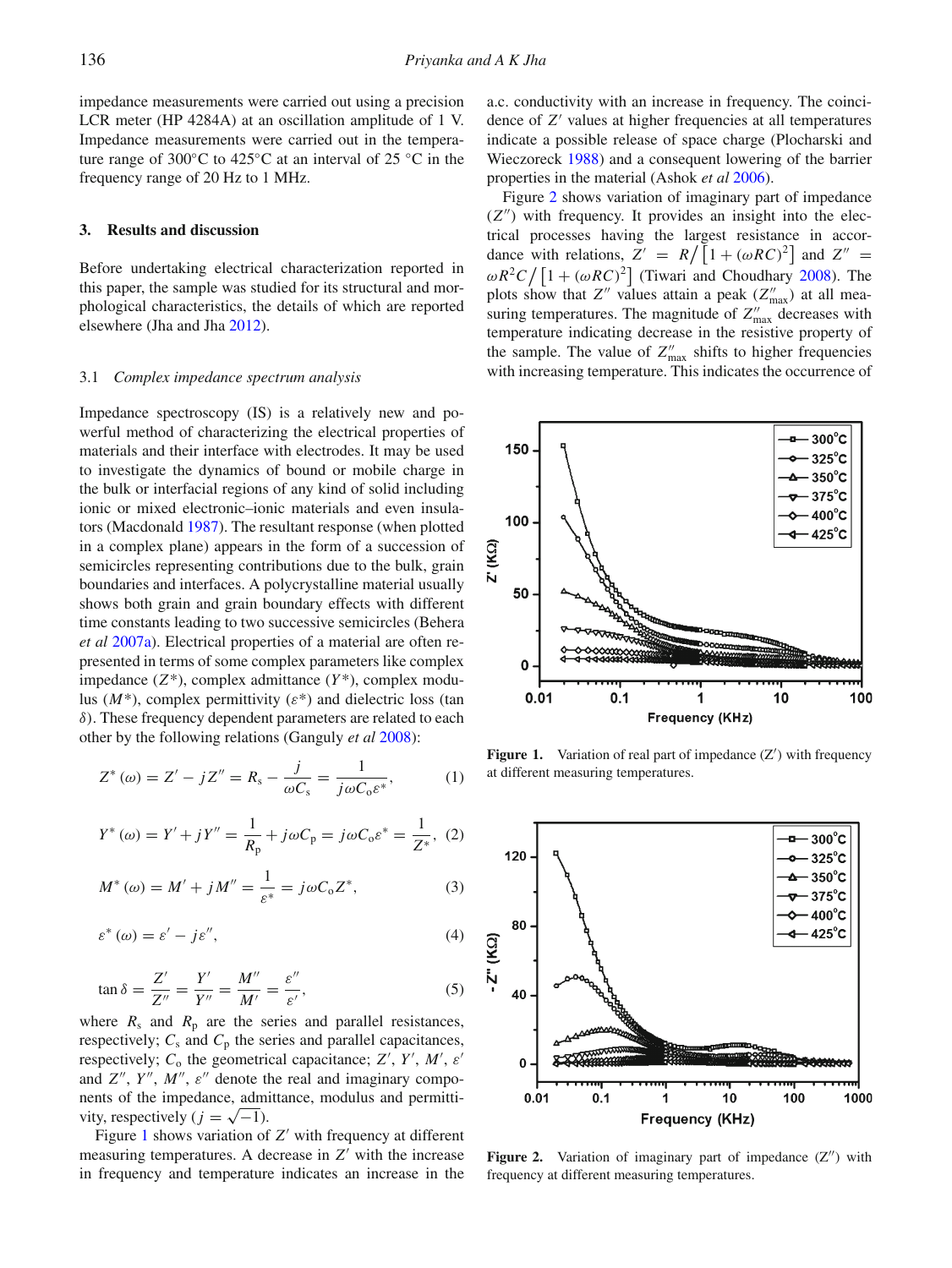<span id="page-2-0"></span>

Figure 3. Plot of Z' vs Z" (Nyquist or Cole–Cole plot) taken over a wide frequency range (20 Hz to 1 MHz) at 300°C, 325°C, 350°C, 375◦C, 400◦C and 425◦C.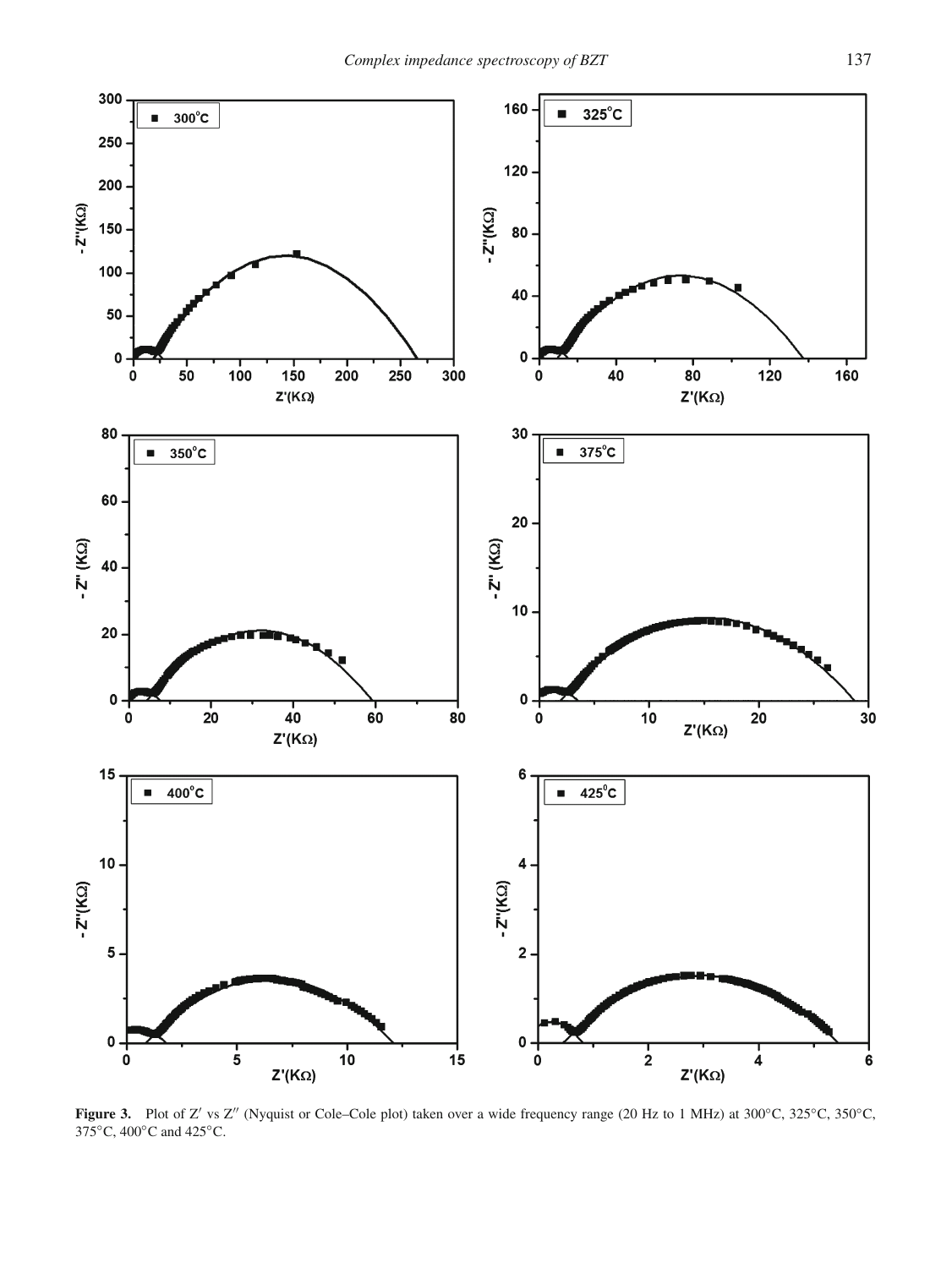relaxation in the system (Behera *et a[l](#page-6-13)* [2008](#page-6-13)). Peak broadening with increase in temperature suggests the presence of temperature dependent electrical relaxation phenomenon in the material (Jonsche[r](#page-6-14) [1977](#page-6-14)). The relaxation process is due to the presence of immobile species at lower temperatures and defects/vacancies at higher temperatures (Tiwari and Choudhar[y](#page-6-12) [2008](#page-6-12)).

Figure [3](#page-2-0) shows plot of *Z'* vs *Z''* (Nyquist or Cole–Cole plots) taken over a wide frequency range (20 Hz to 1 MHz) at different temperatures (300◦C to 425◦C). This range of temperature and frequency was selected as semicircles are formed in the Nyquist plots within this temperature range. All the semicircles exhibit some depression instead of being centred on the *x*-axis. Such a behaviour is indicative of non- Debye type relaxation and it also manifests that there is a distribution of relaxation time instead of a single relaxation time in the material (Sen *et a[l](#page-6-15)* [2007a](#page-6-15)). However, presence of two semicircles exhibits the presence of both grain (bulk property) and grain boundary effects. The high frequency semicircle corresponds to a bulk contribution and the low frequency semicircle corresponds to the grain boundary effect (Ganguly *et a[l](#page-6-9)* [2008\)](#page-6-9). The value of bulk resistance  $(R_b)$  and grain boundary resistance  $(R_{gb})$  at different temperatures has been obtained from the intercepts of the semicircular arcs on the real axis  $(Z')$ . It is observed (also given in table [1\)](#page-3-0) that  $R<sub>b</sub>$  decreases with increase in temperature. This manifests a negative temperature coefficient of resistance (NTCR) behaviour, a typical characteristic of dielectric materials (Buchana[n](#page-6-16) [1991](#page-6-16); Shrivastava *et a[l](#page-6-17)* [2006](#page-6-17)). The semicircles in the impedance spectrum have a characteristic peak occurring at a unique relaxation frequency ( $\omega_r = 2\pi f_r$ ). It can be expressed as:  $\omega_r RC = \omega_r \tau = 1$ . Therefore,

$$
f_{\rm r} = \frac{1}{2\pi\,\tau} = \frac{1}{2\pi\,RC},\tag{6}
$$

where  $\tau$  is relaxation time. The respective capacitances ( $C<sub>b</sub>$ and  $C_{gb}$ ) due to the grain and grain boundary effects can be calculated using this relation. The values of  $R_b$ ,  $R_{gb}$ ,  $C_b$  and  $C<sub>gb</sub>$  obtained from Cole–Cole plots at different temperatures are listed in table [1.](#page-3-0)

The relaxation time due to both bulk and grain boundary effects ( $\tau_b$  and  $\tau_{gb}$ ) has been calculated using [\(6\)](#page-3-1). Figure [4](#page-3-2) shows variation of ln ( $\tau_b$ ) and ln ( $\tau_{gb}$ ) with the inverse of absolute temperature  $(1000/T)$ . It is observed that the value of  $\tau_b$  and  $\tau_{gb}$  decreases with an increase in temperature for all the samples and its temperature dependence follows the Arrhenius relation:

$$
\tau_{\rm b} = \tau_{\rm o} \exp\left(\frac{E_{\rm a}^{\rm b}}{K_{\rm B}T}\right),\tag{7}
$$

$$
\tau_{\text{gb}} = \tau_{\text{o}} \exp\left(\frac{E_{\text{a}}^{\text{gb}}}{K_{\text{B}}T}\right),\tag{8}
$$

where  $\tau_0$  is the pre-exponential factor,  $K_B$  the Boltzmann constant and *T* the absolute temperature. The value of activation energy  $(E_a)$  for the bulk, as calculated from the slope of ln  $(\tau_b)$  vs 1000/*T* curve, is observed to be 0.98 eV. While the value of activation energy  $(E_a)$  for the grain boundaries, as calculated from the slope of ln ( $\tau_{gb}$ ) vs 1000/*T* curve, is observed to be 1·07 eV. The conductivity relaxation times are basically dependent on the ion hopping mechanism.

#### 3.2 *Electrical modulus spectrum analysis*

Complex electric modulus formalism/analysis gives information on the nature of polycrystalline (homogeneous or inhomogeneous) samples, which can be resolved into bulk and grain boundary effects. The complex electric modulus

<span id="page-3-2"></span><span id="page-3-1"></span>

**Figure 4.** Variation of  $\ln(\tau_b)$  and  $\ln(\tau_{gb})$  with inverse of absolute temperature (1000/*T* ).

<span id="page-3-0"></span>**Table 1.** Bulk resistance  $(R_b)$ , bulk capacitance  $(C_b)$ , grain-boundary resistance  $(R_{gb})$ , grain-boundary capacitance  $(C_{gb})$ , relaxation time for bulk, grain boundary ( $\tau_b$ ,  $\tau_{gb}$ ) of BZT compound.

| Temperature $(^{\circ}C)$ | $R_{\rm b}$ (K $\Omega$ ) | $R_{\text{gb}}\left(\text{K}\Omega\right)$ | $C_{\rm b}$ (nF) | $C_{\text{gb}}$ (nF) | $\tau_b$ (*10 <sup>-5</sup> ) | $\tau_{\text{gb}}$ (*10 <sup>-3</sup> ) |
|---------------------------|---------------------------|--------------------------------------------|------------------|----------------------|-------------------------------|-----------------------------------------|
| 300                       | 28.53                     | 266.62                                     | 0.40             | 23.89                | 1.14                          | 6.37                                    |
| 325                       | 15.59                     | 137.54                                     | 0.34             | 28.94                | 0.53                          | 3.98                                    |
| 350                       | 7.65                      | 59.39                                      | 0.30             | 26.81                | 0.23                          | 1.59                                    |
| 375                       | 3.48                      | 28.79                                      | 0.31             | 21.27                | 0.10                          | 0.61                                    |
| 400                       | 1.82                      | 12.14                                      | 0.22             | 21.87                | 0.04                          | 0.26                                    |
| 425                       | 0.83                      | 5.46                                       | 0.29             | 20.82                | 0.02                          | 0.11                                    |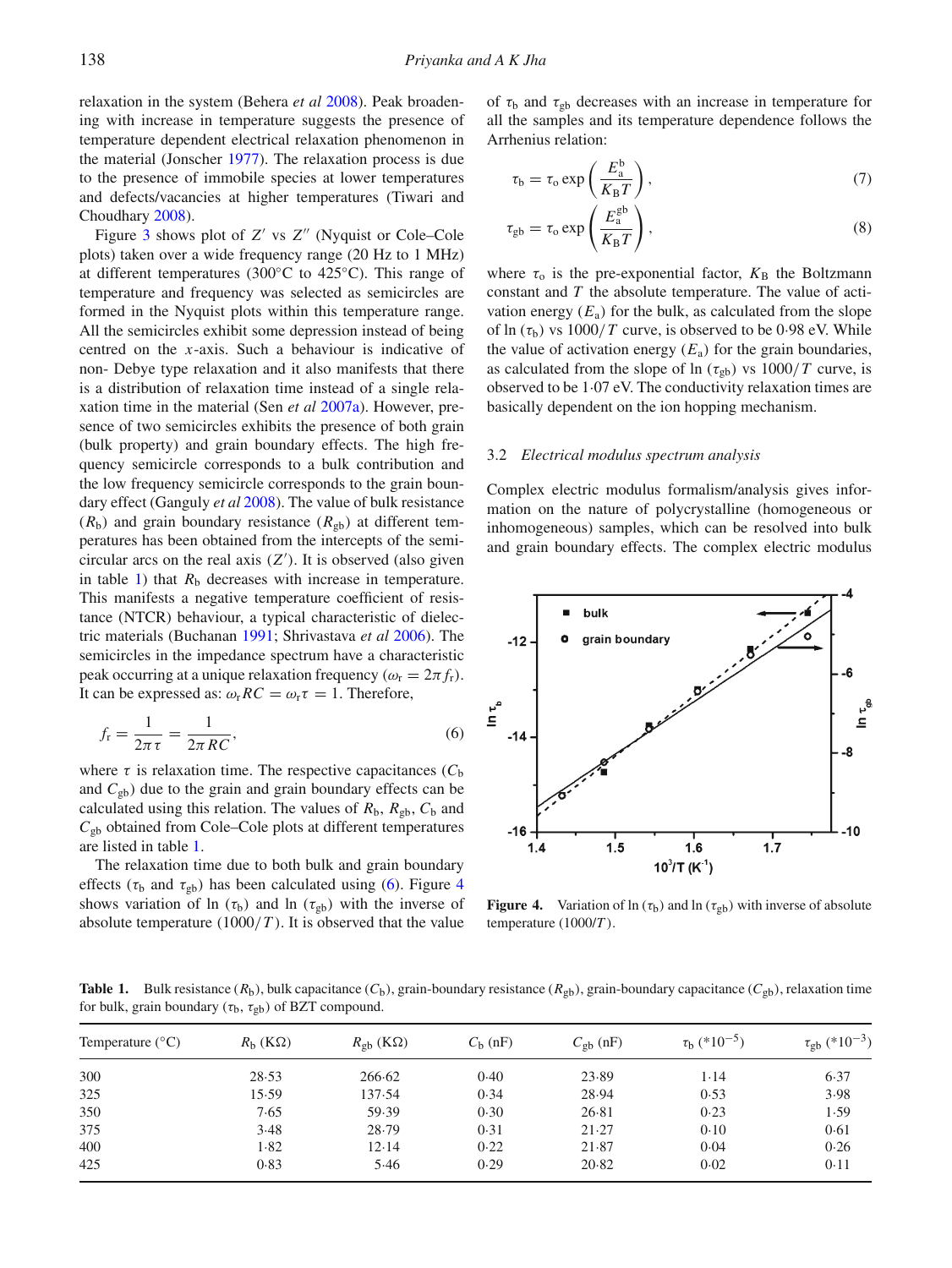( $M^*$ ) was calculated using [\(3\)](#page-1-2) where  $M' = \omega C_0 Z''$  and  $M'' = \omega C_0 Z'$ ,  $C_0 = \varepsilon_0 A/t$  ( $\varepsilon_0$  is permittivity of free space, *A* the area of the electrode surface and *t* the thickness of the sample). The complex modulus spectrum  $(M' \text{ vs } M'')$ is shown in figure [5.](#page-4-0) It indicates electrical phenomenon with the smallest capacitance occurring in a dielectric system (Sen *et a[l](#page-6-18)* [2007b\)](#page-6-18). The appearance of a single arc in the spectrum confirms single phase characteristic of the ceramics. Moreover, the asymmetric semicircular arc confirms the presence of electrical relaxation phenomena in the material (Behera *et a[l](#page-6-19)* [2007b](#page-6-19)).

Figure [6](#page-4-1) shows variation of  $M'$  with frequency at temperatures mentioned earlier. It is characterized by a very low value (almost zero) of  $M'$  in the low frequency region followed by a continuous increase with increasing frequency, having a tendency to saturate at a maximum asymptotic value in the high frequency region at all the measuring temperatures. This can be attributed to the presence of conduction phenomena due to short-range mobility of charge carriers (Das *et a[l](#page-6-20)* [2007\)](#page-6-20).

Figure [7](#page-4-2) shows frequency dependence of the imaginary part of the electrical modulus  $(M'')$ . The asymmetric modulus peaks shift towards higher frequency side, indicating correlation between motions of mobile ion charges. The asymmetry in peak broadening shows the spread of relaxation times with different time constants and hence relaxation is of non-Debye type. The existence of low-frequency peaks suggest that the ions can move over long distances, whereas high-frequency peaks suggest confinement of ions in their potential well (Dutta and Sinh[a](#page-6-21) [2006](#page-6-21)). The nature of modulus spectrum confirms the existence of hopping mechanism in the electrical conduction of the material (Costa *et a[l](#page-6-6)* [2011\)](#page-6-6). This is in contrary to an earlier report (Sinclair and Wes[t](#page-6-22)  $1989$ ) showing that there are two peaks in the plot of *M*<sup>*''*</sup> with frequency in the case of barium titanate attributing the two peaks to two parallel RC combinations. The appearance of only single peak in the present case of zirconium

<span id="page-4-0"></span>

**Figure 5.** Complex modulus spectrum  $(M'$  vs  $M'')$  at different measuring temperatures.

substituted barium titanate can be attributed to the fact that the magnitude of the bulk capacitance is considerably lower than that of grain boundary capacitance. Moreover, the *M* peak frequencies increase as temperature increases. The shift of the frequency of  $M''$  peaks corresponds to the conductivity relaxation (Sambasiva Rao *et a[l](#page-6-23)* [2006b](#page-6-23)). The above results are based on the distribution of individual relaxation times (Macdonal[d](#page-6-24) [2009](#page-6-24)).

Scaling behaviour of the sample was studied by plotting normalized parameters (i.e.  $M''/M''_{\text{max}}$ ) vs log ( $f/f_{\text{max}}$ ), where  $f_{\text{max}}$  is the frequency corresponding to  $M''_{\text{max}}$  at different measuring temperatures (figure [8\)](#page-5-0). The modulus scaling behaviour gives an insight into the dielectric processes occurring inside the material. The low frequency side of the peak in  $M''/M''_{\text{max}}$  vs log  $(f/f_{\text{max}})$  curve represents the range of frequencies in which the charge carriers can move over a long distance (i.e. the charge carriers

<span id="page-4-1"></span>

Figure 6. Variation of *M'* with frequency at different temperatures.

<span id="page-4-2"></span>

**Figure 7.** Frequency dependence of imaginary part of electrical modulus  $(M'')$ .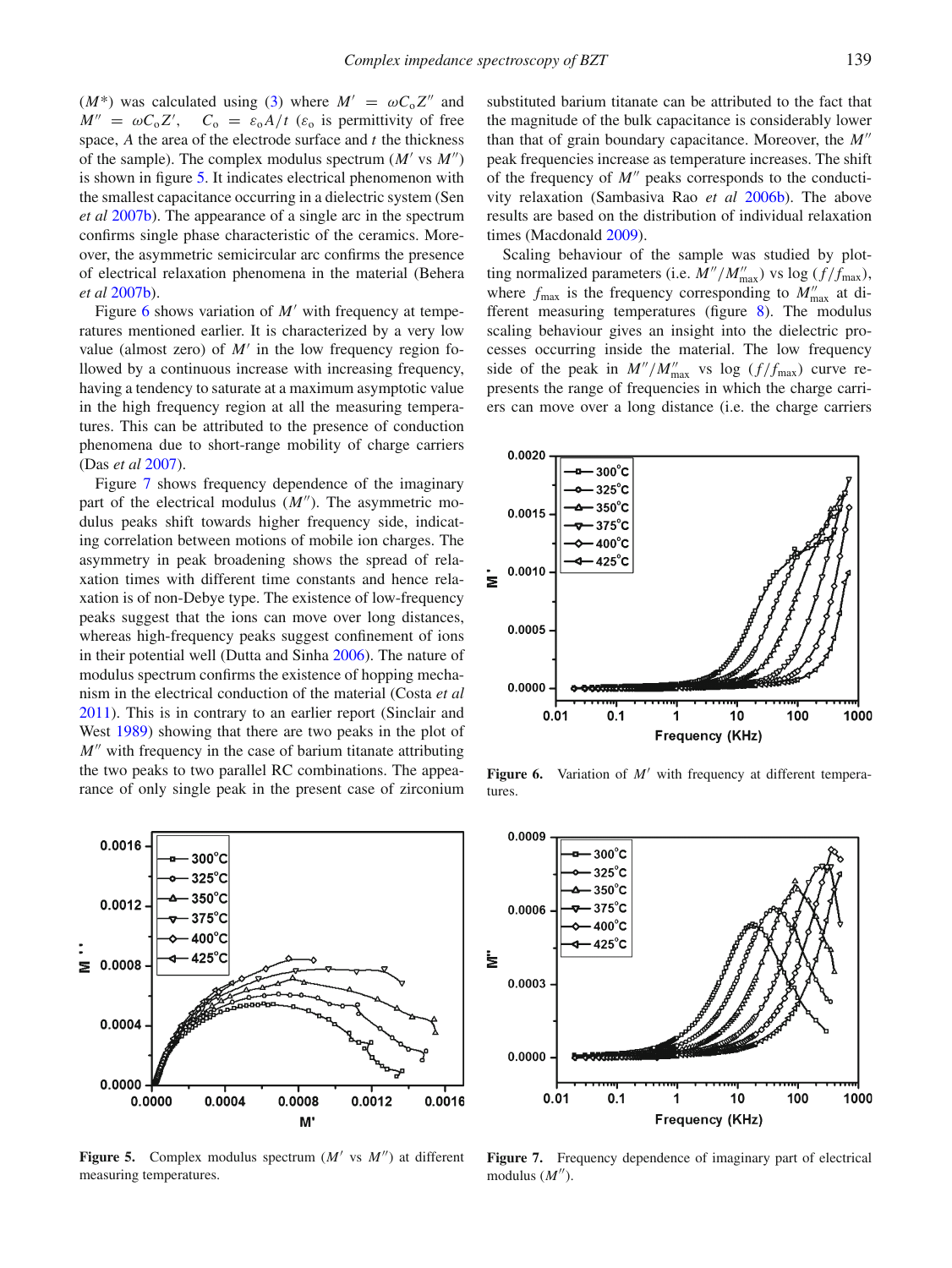<span id="page-5-0"></span>

**Figure 8.** Normalized parameters (i.e.  $M''/M''_{\text{max}}$ ) vs log  $(f/f_{\text{max}})$  at different measuring temperatures.

can perform successful hopping from one site to the neighbouring site), whereas the high frequency side of  $M''/M''_{\text{max}}$ vs log  $(f/f_{\text{max}})$  curve represents the range of frequencies in which the charge carriers are spatially confined to their potential wells and thus could make localized motions inside the well. The region where the peak occurs is an indication of the transition from long-range to short-range mobility with an increase in frequency (Das *et a[l](#page-6-20)* [2007](#page-6-20)). The coincidence of all the peaks at different temperatures below the common value of log ( $f/f_{\text{max}}$ ) ~ 10<sup>-3</sup> indicates temperature dependent behaviour of the relaxation process in the material (Saha and Sinh[a](#page-6-25) [2002\)](#page-6-25).

## 3.3 *Electrical conductivity analysis*

The bulk conductivity ( $\sigma_{dc}/\sigma_{bulk}$ ) of the material, a thermally activated process obeying Arrhenius behaviour, is estimated in terms of bulk resistance, *R*, evaluated from the impedance spectrum using the relation

$$
\sigma_{\rm dc} = \frac{t}{RA},\tag{9}
$$

where  $R$  is the resistance of the component,  $t$  the thickness and *A* the surface area of the sample.

Figure [9](#page-5-1) shows variation of  $\sigma_{dc}$  with  $1000/T$  in case of bulk while the variation of  $\sigma_{dc}$  with  $1000/T$  for the grain boundaries is shown in figure [10.](#page-5-2) It is observed to increase with increasing temperature further confirming NTCR behaviour. The nature of variation is linear and follows the Arrhenius relationship:

$$
\sigma_{\rm dc} = \sigma_{\rm o} \exp\left(\frac{-E_{\rm a}}{K_{\rm B}T}\right),\tag{10}
$$

where  $E_a$  is the activation energy of conduction and  $T$  the absolute temperature. The value of activation energy  $(E_a)$  as calculated from the slope of ln  $\sigma_{dc}$  vs  $10^3/T$  curve is found

<span id="page-5-1"></span>

**Figure 9.** Variation of  $\sigma_{dc}$  with 1000/*T* in case of bulk.

<span id="page-5-2"></span>

**Figure 10.** Variation of  $\sigma_{dc}$  with 1000/*T* for grain boundary.

to be almost the same as that obtained from relaxation time  $(\tau_b)$  vs temperature curve. This value of  $E_a$  is approximately the same as the energy required (∼1 eV) for the motion of oxygen vacancies (Jonsche[r](#page-6-14) [1977\)](#page-6-14). At all the temperatures the conductivity of the grain is higher than that of grain boundaries confirming the high resistive behaviour of grain boundaries.

The a.c. electrical conductivity was obtained using the rel[a](#page-6-26)tion,  $\sigma_{ac} = d/AZ'$  (Dutta and Sinha [2007\)](#page-6-26), where *d* is the thickness and *A* the surface area of the specimen. The plot of electrical conductivity vs frequency at different measuring temperatures is shown in figure [11.](#page-6-27) The plot shows that the conductivity increases with increasing temperature. The pattern of conductivity shows some typical features such as (i) dispersion throughout the frequency range of investigation